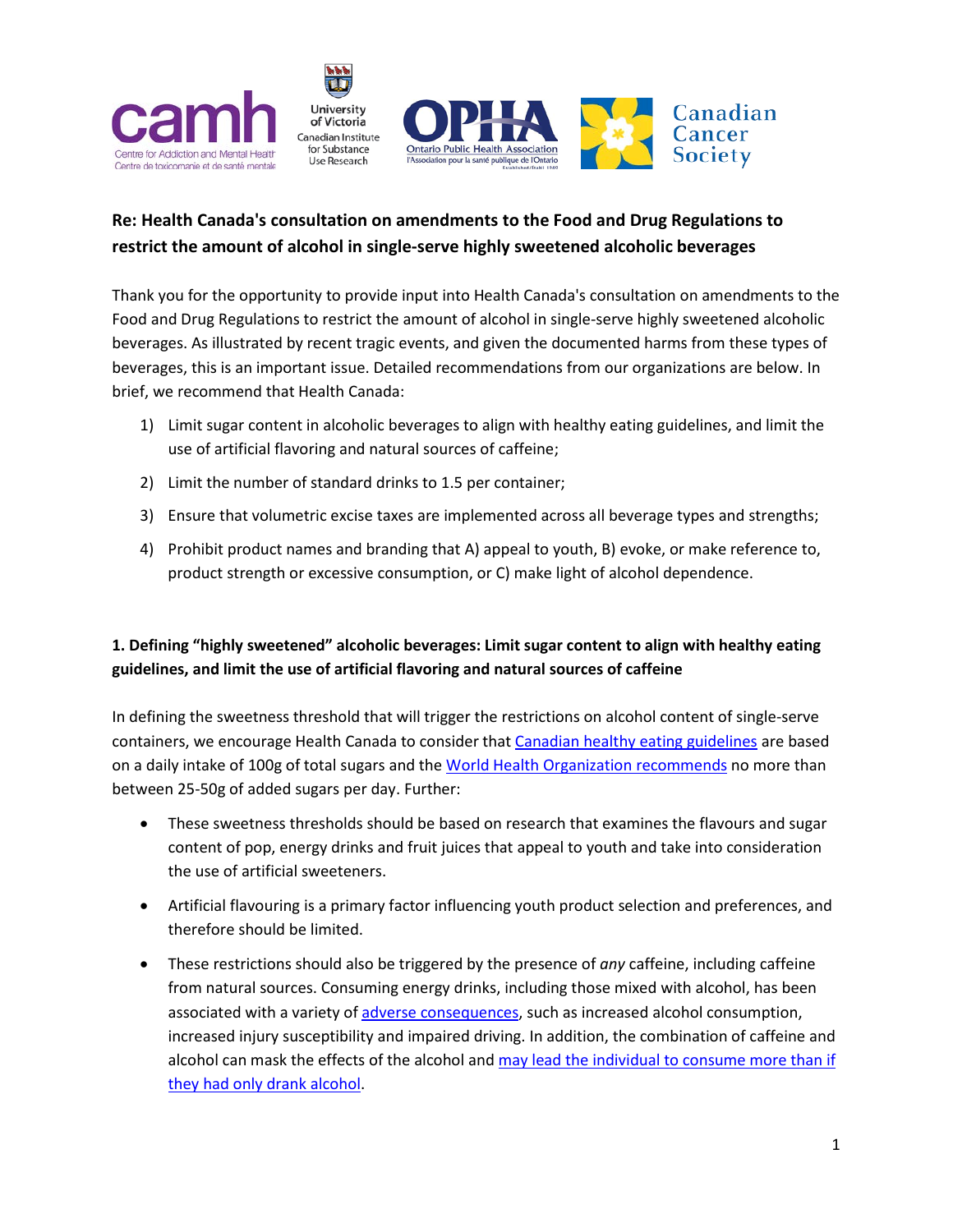

#### **2. Limit the number of standard drinks to 1.5 per container of highly sweetened alcoholic beverage**

Limiting the maximum volume of the container or the percentage of alcohol in a single-serve container is insufficient as it still allows for potent products and large single-serve container sizes to be sold. For this reason, restrictions on the amount of alcohol in single-serve containers should be achieved by limiting the number of standard drinks<sup>[1](#page-1-0)</sup> (SD) in a container. We recommend that highly sweetened alcoholic beverages in single-serve containers be limited to 1.5 SDs per container. Doing so would accommodate common container sizes (341ml bottles and 355 ml cans) and product strengths (up to 7% abv) while also facilitating [lower-risk drinking](http://www.ccsa.ca/Resource%20Library/2012-Canada-Low-Risk-Alcohol-Drinking-Guidelines-Brochure-en.pdf) (see Table 1 below). In addition, up to two beverages could be consumed without exceeding the Lower-Risk Drinking Guidelines' Special Occasion limits (3 SDs for Women and 4 SDs for men) or binge drinking (4 SDs for women and 5 SDs for men).

|                                                  | <b>Container Volume</b> |       |                                 |       |
|--------------------------------------------------|-------------------------|-------|---------------------------------|-------|
| <b>Product Strength</b><br>(% alcohol by volume) | 341ml                   | 355ml | 472ml<br>(king can or tall boy) | 500ml |
| 4% abv                                           | 0.80                    | 0.83  | 1.11                            | 1.17  |
| 5% abv                                           | 1.00                    | 1.04  | 1.38                            | 1.47  |
| 6% abv                                           | 1.20                    | 1.25  | 1.66                            | 1.76  |
| 7% abv                                           | 1.40                    | 1.46  | 1.94                            | 2.05  |
| 8% abv                                           | 1.60                    | 1.67  | 2.21                            | 2.35  |

**Table 1: Number of SDs in a container by common container sizes and strengths**

Note: Green cells represent product strengths and container size combination that would be permitted and red cells represent product strengths and container size combination that would no longer be permitted.

### **3. Implement volumetric excise taxes across all beverage types and strengths at a level that will effectively deter overconsumption**

The price of alcohol directly influences the level of its consumption. Correspondingly, increases in alcohol prices are associated with reductions in alcohol-related harms at a population level. [Study](https://www.ncbi.nlm.nih.gov/pmc/articles/PMC2951962/) [after](https://www.ncbi.nlm.nih.gov/labs/articles/27919442/) [study](https://www.ncbi.nlm.nih.gov/pubmed/20117579) shows that increasing alcohol prices and taxes lead to significant decreases in alcohol-related deaths, violence, and crime. Currently, only spirit-based products greater than 7% abv are

<span id="page-1-0"></span> $1$  A SD is a defined unit of alcohol that takes into account the strength and volume of product. A Canadian standard drink is defined as 13.45g of alcohol (or 17.05 ml of absolute alcohol) and is equivalent to 341ml of 5% beer, 142 ml of 12% wine and 43 ml of 40% spirits.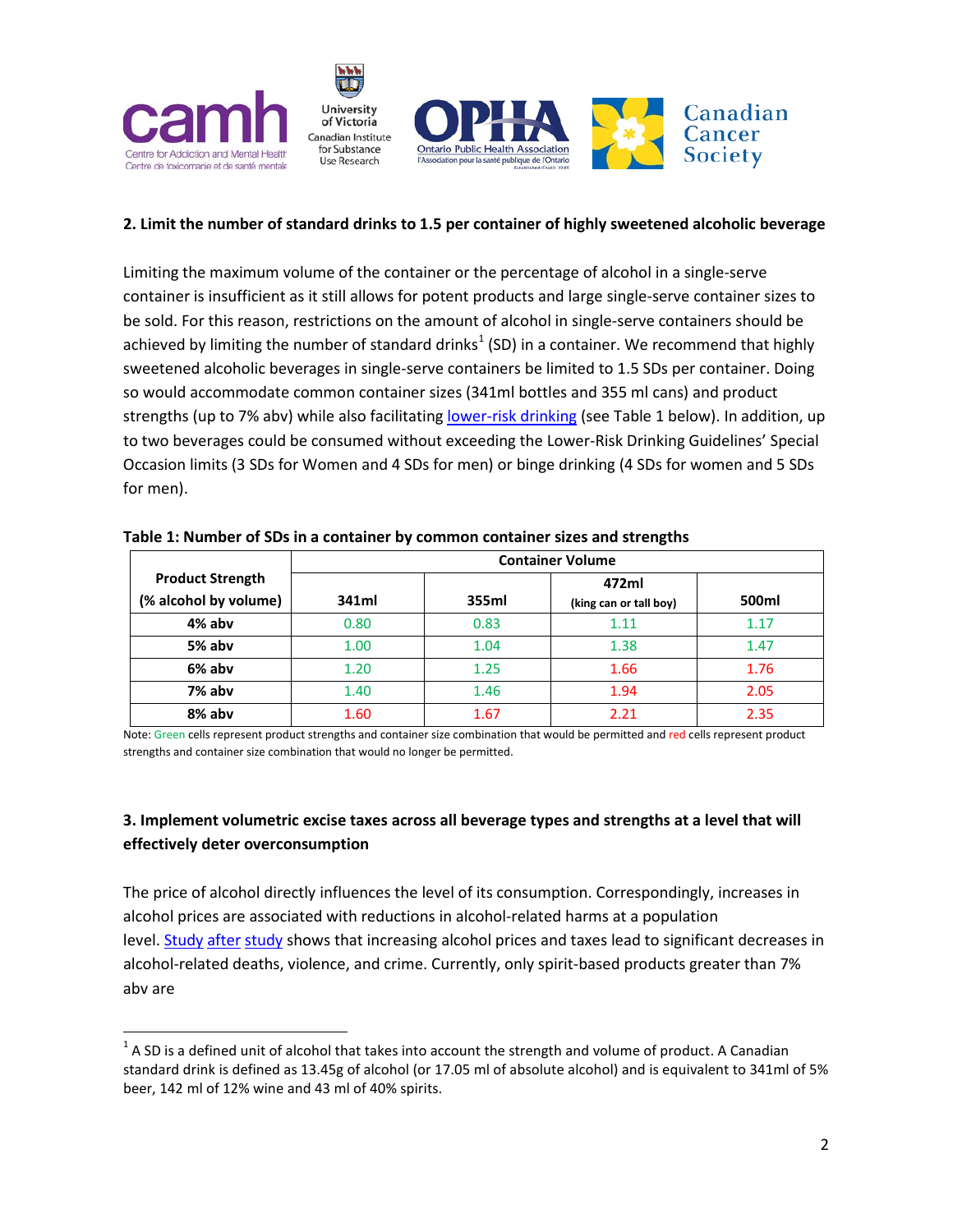

subject to a volumetric [excise tax;](https://www.canada.ca/en/revenue-agency/services/forms-publications/publications/edrates-excise-duty-rates/excise-duty-rates.html#_Toc505753866) for all other products types and strengths, a flat tax per litre of beverage is applied, creating price incentives for consumption of higher alcohol content beverages. Of all the strategies to influence the final price of alcohol, excise tax is one of the most effective and efficient because it is the first tax to be added to the wholesale price of alcohol, and markups and retail sales taxes (GST, HST and PST) multiply its effects. For these reasons the World Health Organization recommends increased prices through measures such as excise taxation as part of its [Global Strategy to Reduce Harmful Use of Alcohol.](http://www.who.int/substance_abuse/activities/gsrhua/en/)

### **4. Prohibit product names and branding that A) appeal to youth, B) evoke, or make reference to, product strength or excessive consumption; or C) make light of alcohol dependence**

[Federal broadcast advertising guidelines,](https://crtc.gc.ca/eng/television/publicit/codesalco.htm) and some provincial advertising guidelines, prohibit targeting alcohol ads towards youth, associating products with youth or "youth symbols", portraying products or their consumption "in an immoderate way," using language that suggests product misuse, dependency, or urgency of need, and attempting to establish the product as an escape from life's problems. However, these guidelines do not apply to the branding or labelling of the product itself. Without equivalent guidelines in place for product branding and labelling, brands with already established products that appeal to youth, such as Snapple and Pop Shoppe, can develop alcoholic versions of their beverages and continue to market to youth. Products such as FourLoko and FCKD UP make use of branding that suggests and promotes misuse and overconsumption (by highlighting that the product contains 4 SDs), while products such as Therapy wine or Delirium Tremens beer imply alcohol is a way to cope with life problems and make light of potentially life-threatening withdrawal symptoms from alcohol, all of which violate the advertising guidelines.

It is important that evidence-based approaches be used when addressing the risks of high alcohol content beverages. In addition to the advice above, we also intend to recommend to provincial liquor regulators that they limit the sale of these beverages to government outlets given the evidence that the latter are less likely to sell to underage consumers than private outlets. We will also encourage them to implement minimum unit pricing [\(i.e. social reference pricing\)](http://www.ccsa.ca/Resource%20Library/CCSA-Social-Reference-Pricing-Alcohol-FAQs-2017-en.pdf), as targeted pricing interventions have been shown to reduce consumption and harms among high-risk users, including youth. To encourage a uniform approach to implementing these evidenced-based practices, it is our hope that Health Canada will also support the provinces and territories to implement these measures.